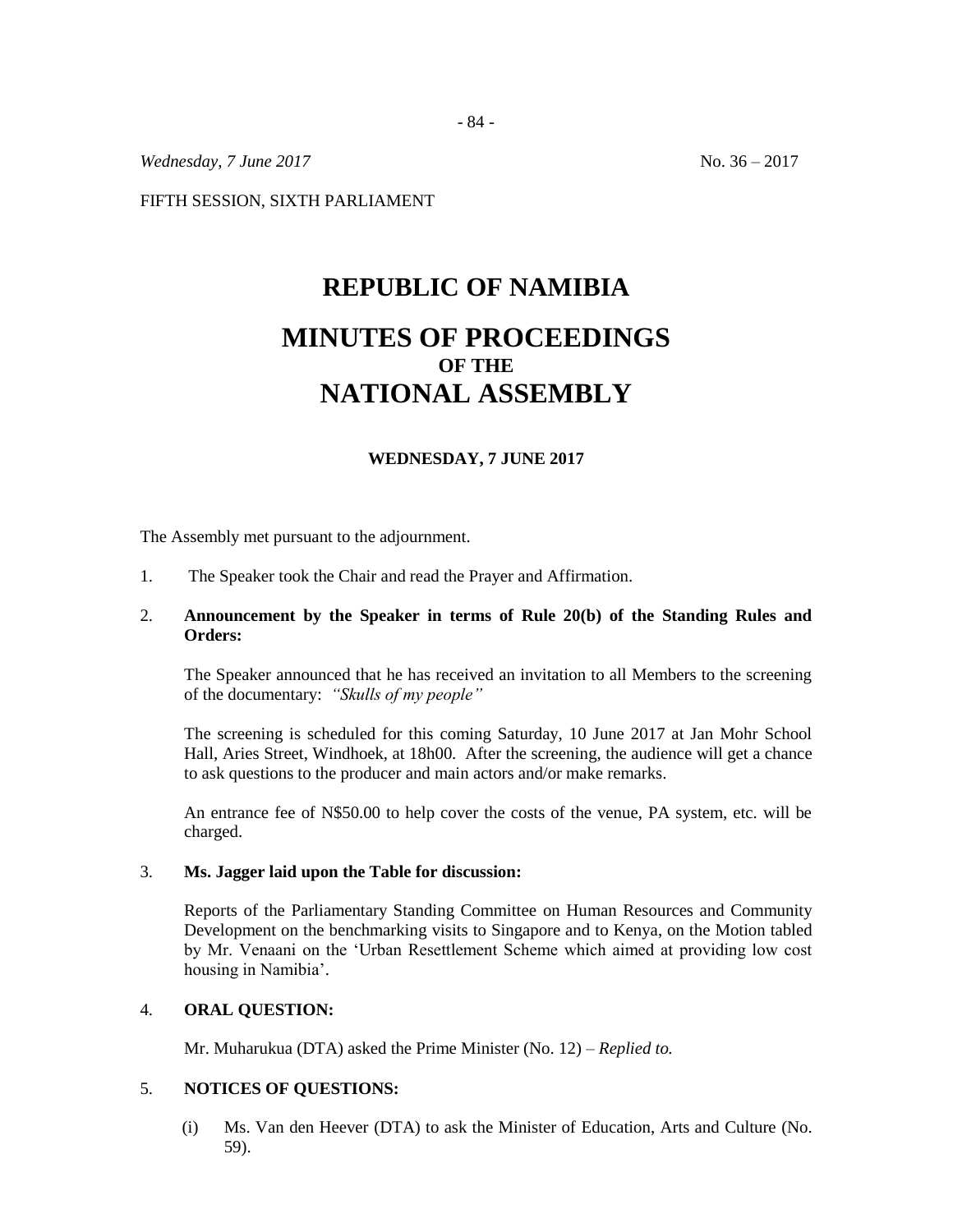- (ii) Ms. Van den Heever (DTA) to ask the Minister of Urban and Rural Development (No. 60).
- (iii) Mr. Auchab (UDF) to ask the Minister of Mines and Energy (No. 61).
- (iv) Mr. Auchab (UDF) to ask the Minister of Industrialisation, Trade and SME Development (No. 62).
- (v) Mr. Jahanika (NUDO) to ask the Prime Minister (No. 63).

# 6. **The Minister of Information and Communication Technology laid upon the Table:**

The GRN Social Media Use Policy, and the GRN Communication Plan (2016 – 2020) for deliberation and adoption.

#### 7. **Ministerial Statement in terms of Rule 98 of the Standing Rules and Orders:**

The Director-General in Charge of the National Planning Commission briefed the Assembly on NDP5 which was launched by his Excellency the President Dr. Hage Geingob on 31 May 2017.

## 8. **FIRST ORDER READ:**

Resumption of Debate on Second Reading – *Controlled Wildlife Products and Trade Amendment Bill* [B. 6 – 2017].

Question before the Assembly on Tuesday, 6 June 2017, as moved by the Minister of Environment and Tourism (page 48): That the Bill be read a Second Time.

On the motion of the Minister of Environment and Tourism, seconded by Ms. Kavita, debate adjourned until Thursday, 8 June 2017.

## 9. **SECOND ORDER READ:**

Committee Stage – *One-Stop Border Posts Control Bill* [B. 8 – 2017].

The Deputy Minister of Finance moved, seconded by Ms. Hoffmann: That the Assembly now goes into Committee.

Agreed to.

#### ASSEMBLY IN COMMITTEE:

Clauses  $1 - 9$  put and agreed to. Title put and agreed to.

ASSEMBLY RESUMED:

Bill reported without amendments.

The Deputy Minister of Finance moved, seconded by Ms. Caley: That the Bill be read a Third Time.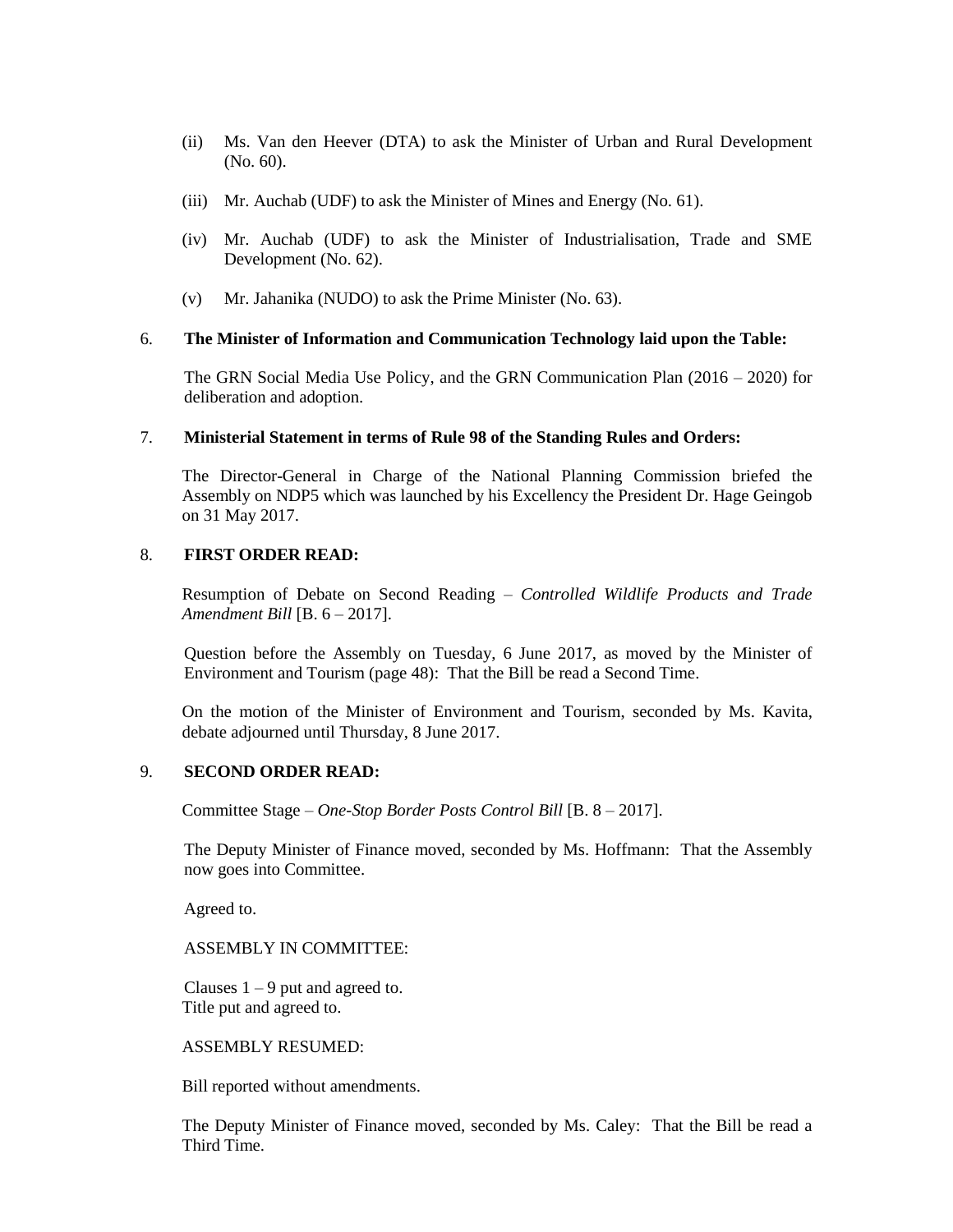Agreed to.

*One-Stop Border Posts Control Bill* [B. 8 – 2017] read a Third Time.

#### 10. **THIRD ORDER READ:**

Committee Stage – *Local Authorities Amendment Bill* [B. 25 – 2016].

The Deputy Minister of Urban and Rural Development (Mr. Klazen) moved, seconded by the Deputy Minister of Finance: That the Assembly now goes into Committee.

Agreed to.

ASSEMBLY IN COMMITTEE:

Clause 1, 3, 5,  $8 - 31$  put and agreed to. Clause 2 as amended, put and agreed to.

Clause 4 as amended put. Objection raised by Mr. Muharukua to Clause 4. House divided. Against  $= 4$ In favour  $= 46$ Abstaining  $= 4$ Clause 4 as amended, agreed to.

Clause 6 as amended put. Objection raised by Mr. Muharukua to Clause 6. House divided. Against  $= 4$ In favour  $= 45$ Abstaining  $= 5$ Clause 6 as amended, agreed to.

Clause 7 as amended, put and agreed to. Title put and agreed to.

ASSEMBLY RESUMED:

Bill reported with amendments.

The Deputy Minister of Urban and Rural Development moved, seconded by Ms. Mahoto: That the Bill be read a Third Time.

Agreed to.

*Local Authorities Amendment Bill* [B. 25 – 2016] read a Third Time.

# 11. **FIRST NOTICE OF A MOTION:**

The Deputy Minister of Mines and Energy moved, seconded by Ms. !Nawases-Taeyele:

That this Assembly  $-$